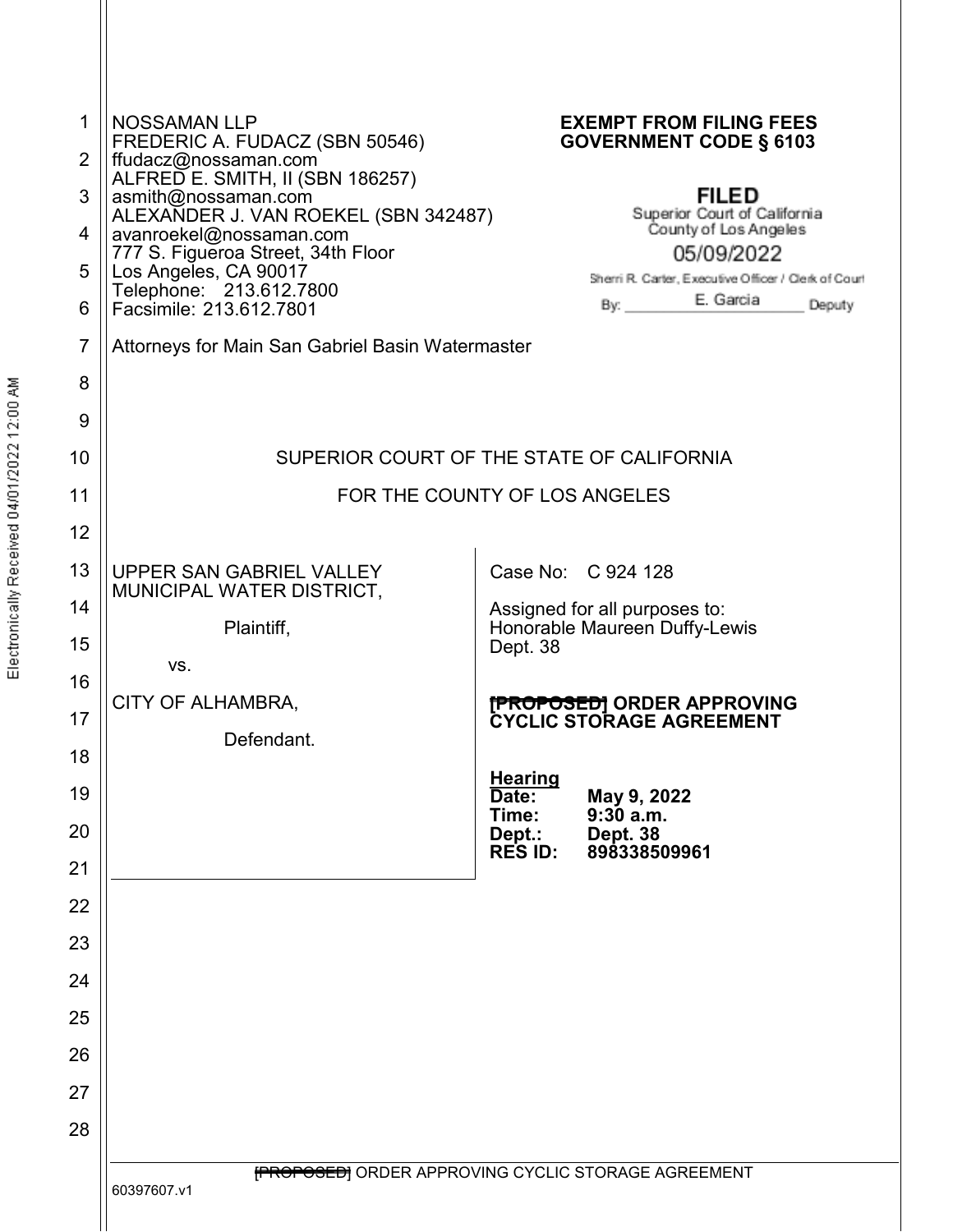The petition of the Main San Gabriel Basin Watermaster ("Watermaster") for approval of the Cyclic Storage Agreement among Watermaster, Metropolitan Water District of Southern California and Upper San Gabriel Valley Municipal Water District, came on regularly for hearing on May 9, 2022, in Department 38 of the above-entitled Court before the Honorable Maureen Duffy-Lewis, judge presiding and specially assigned. Fred Fudacz and Alfred Smith appeared for Watermaster.

Good cause appearing therefor,

IT IS HEREBY ORDERED:

The Cyclic Storage Agreement among Watermaster, Metropolitan Water District of Southern California and Upper San Gabriel Valley Municipal Water District, attached hereto as Exhibit A, is hereby approved.

> - 2 - **FROPOSED** ORDER APPROVING CYCLIC STORAGE AGREEMENT

60397607.v1

05/09/2022



Date:  $\sum_{k}$  Maureen Duffy-Lewis

Maureen Duffy-Lewis, Judge, Los Angeles Superior Court<br>Maureen Duffy-Lewis / Judge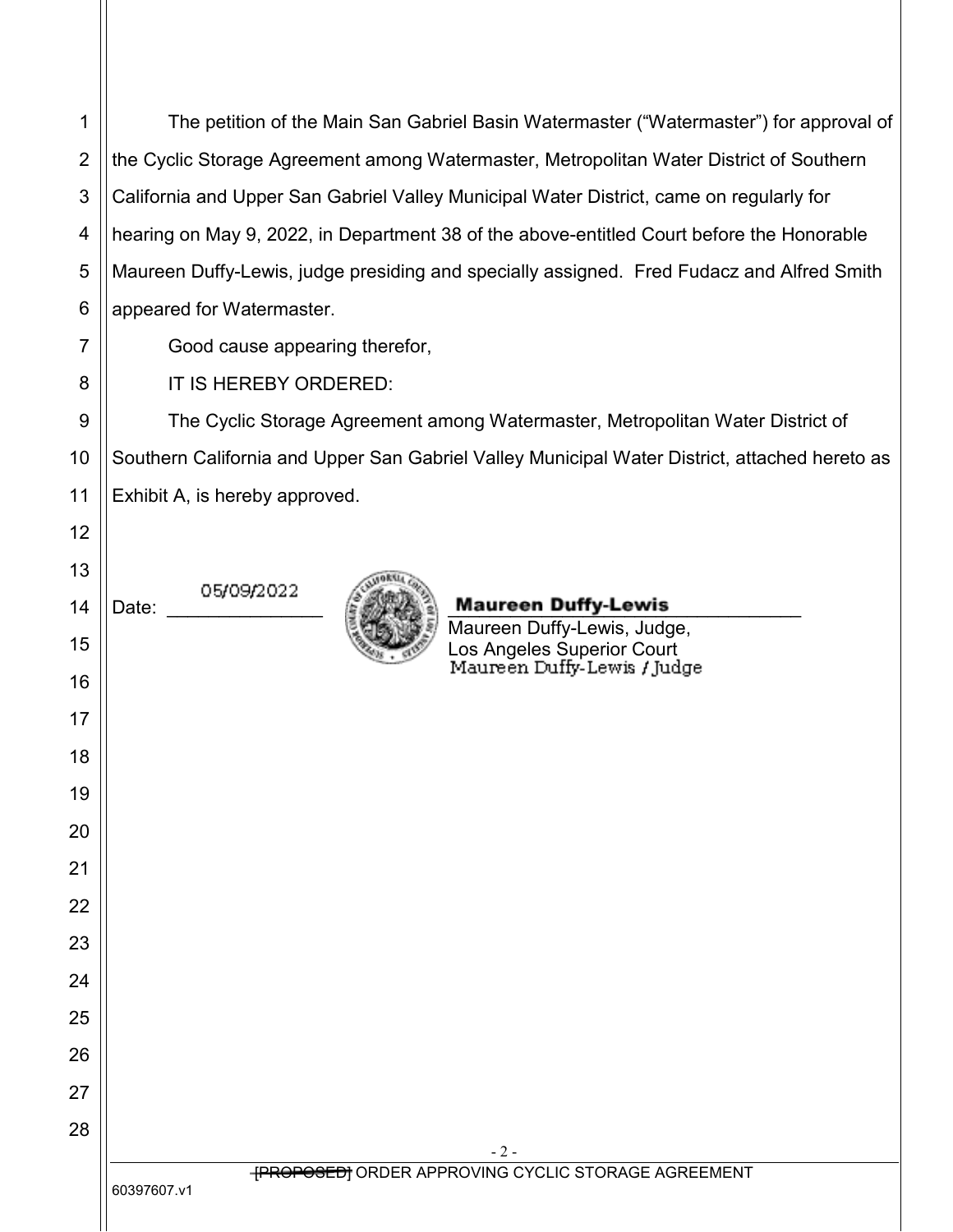# **EXHIBIT A**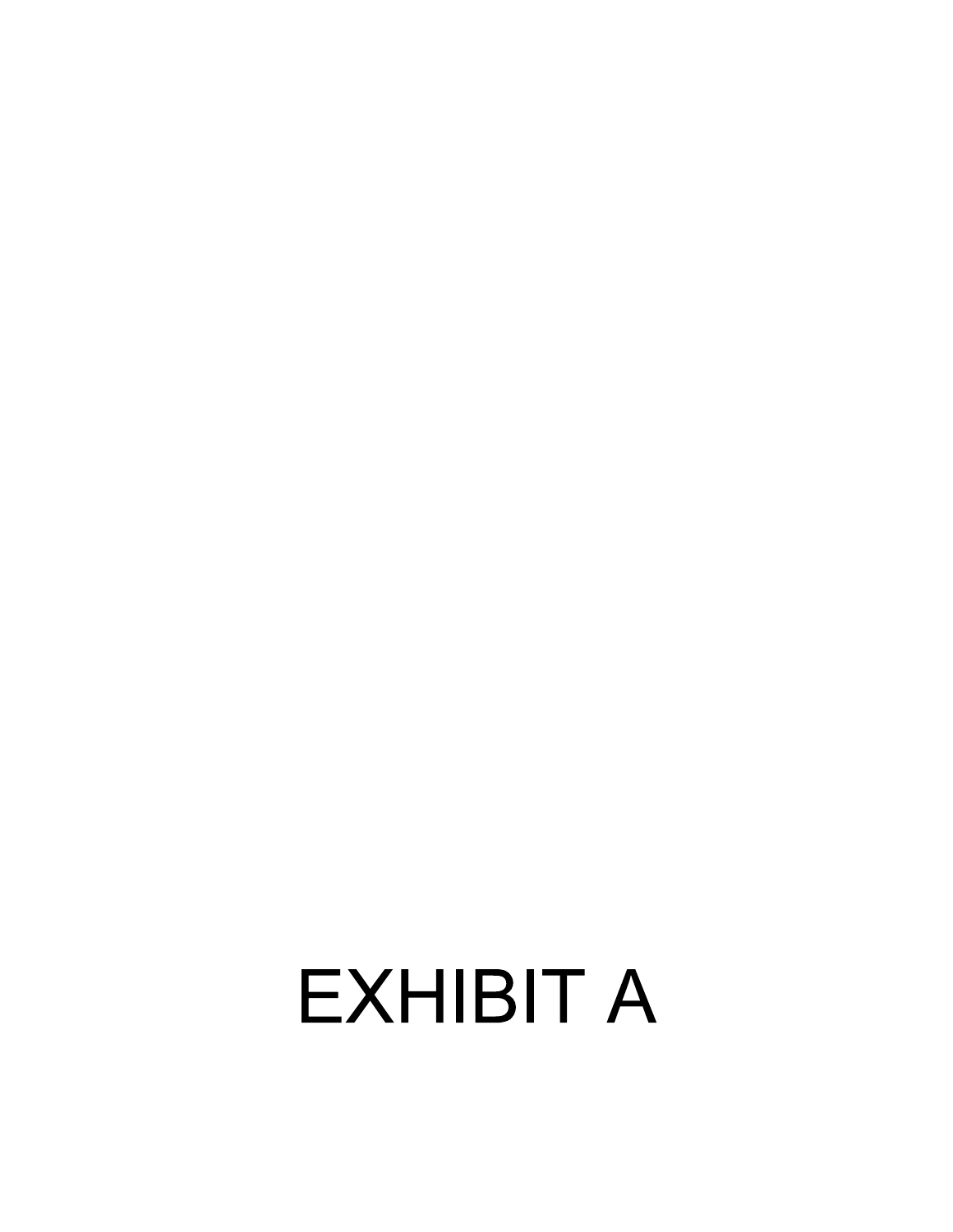# CYCLIC STORAGE AGREEMENT AMONG THE METROPOLITAN WATER DISTRICT OF SOUTHERN CALIFORNIA, UPPER SAN GABRIEL VALLEY MUNICIPAL WATER DISTRICT AND MAIN SAN GABRIEL BASIN WATERMASTER

This Cyclic Storage Agreement ("Agreement") is made as of March 01, 2022, by and among the METROPOLITAN WATER DISTRICT OF SOUTHERN CALIFORNIA ("Metropolitan"), a public agency of the State of California, UPPER SAN GABRIEL VALLEY MUNICIPAL WATER DISTRICT ("Upper District"), a public agency of the State of California, and the MAIN SAN GABRIEL WATERMASTER ("Watermaster"), a court empowered entity appointed by the Superior Court of the State of California in and for the County of Los Angeles, in connection with Civil Action No. 924128, entitled, "Upper San Gabriel Valley Municipal Water District v. City of Alhambra, et al" (the "Basin Adjudication").

#### **RECITALS**

A. Metropolitan is a wholesale provider to its 26 member agencies, created under The Metropolitan Water District Act ("MWD Act"). Wat. Code appen., §§ 109-25, 109-130.

B. Metropolitan secures water for its member agencies, including Upper District, primarily by importing water from the California State Water Project ("SWP") and the Colorado River.

C. Upper District is a member public agency of Metropolitan and a wholesale water provider with a service area overlying the Main San Gabriel Basin ("Basin"), a groundwater basin located in Los Angeles County. Upper District was created under the Municipal Water District Law of 1911. Cal. Wat. Code, §§ 71000 et seq.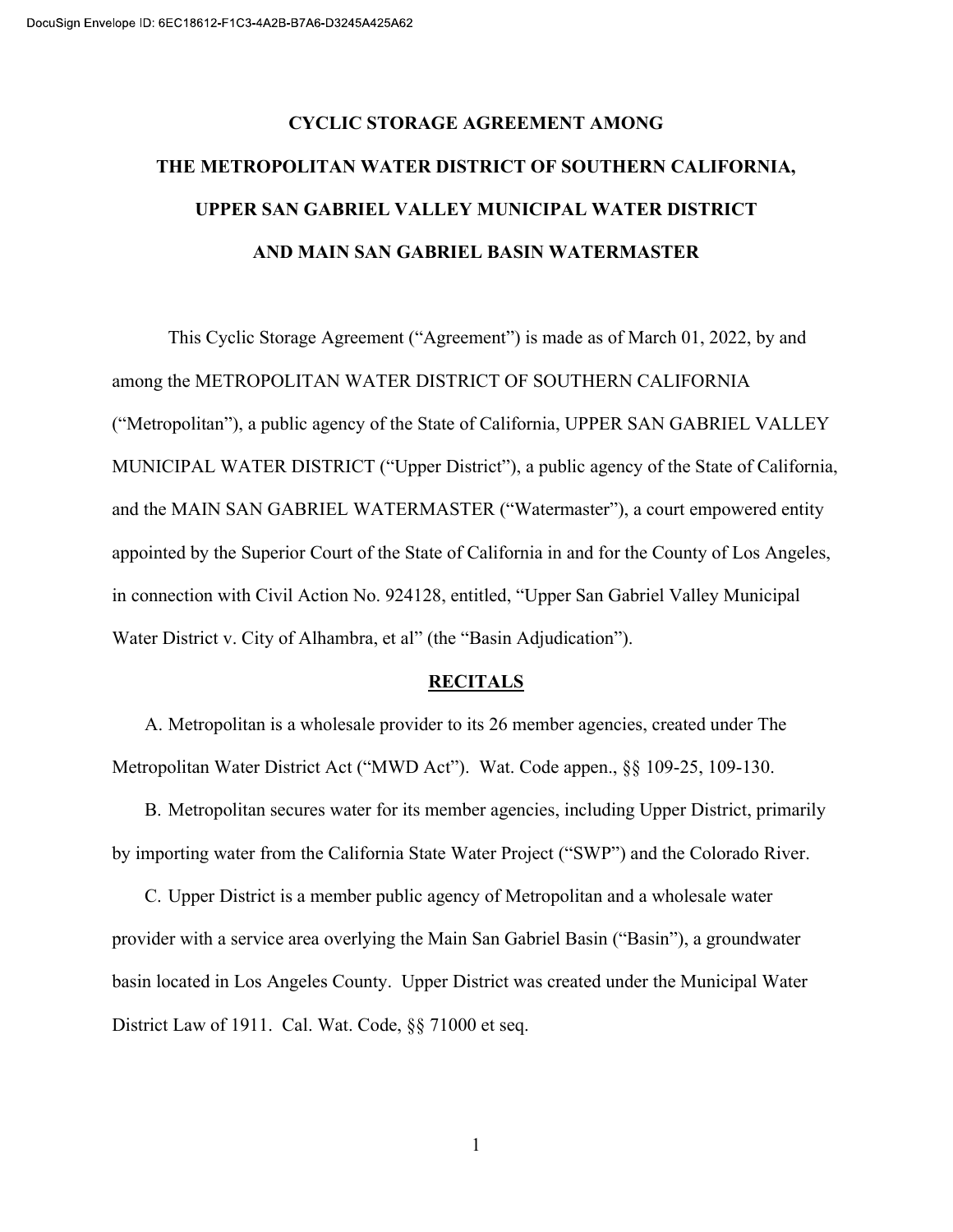D. Water rights have been adjudicated in the Basin according to the Judgment in the Basin Adjudication. The Judgment established Watermaster as the regulatory agency responsible for managing the Basin and authorized Watermaster to purchase supplemental water when an individual producer's production in the Basin exceeds his/her share of the operating safe yield, and for other purposes, hereafter referred to as "supplemental water requirements". The Judgment was most recently amended in 2012 in response to increasing uncertainties affecting the availability of local and supplemental water supplies. The 2012 Judgment amendment includes provisions to allow the Watermaster increased flexibility to acquire and store water during wet years for use during dry years. Upper District is responsible pursuant to the Judgment to provide supplemental imported water to Watermaster for recharge of the Basin on behalf of Upper District's member agencies ("Responsible Agency").

E. Pursuant to section 34(n) of the Judgment, Watermaster is authorized to enter into cyclic storage agreements for utilization of groundwater storage capacity in the Basin for cyclic storage of supplemental water for subsequent recovery or Watermaster credit to the storing entity with all such agreements to be in accord with Uniform Rules and Conditions adopted by Watermaster.

F. Through this Agreement, the Parties intend to provide for the delivery of water by Metropolitan to Upper District in advance of demand for the water by Upper District to meet its supplemental water delivery requirements to Watermaster.

G. To provide for the spreading of water for cyclic storage, Watermaster and the Los Angeles County Flood Control District have entered into an agreement whereby the Flood Control District will undertake the responsibilities associated with actual spreading operations in the Basin.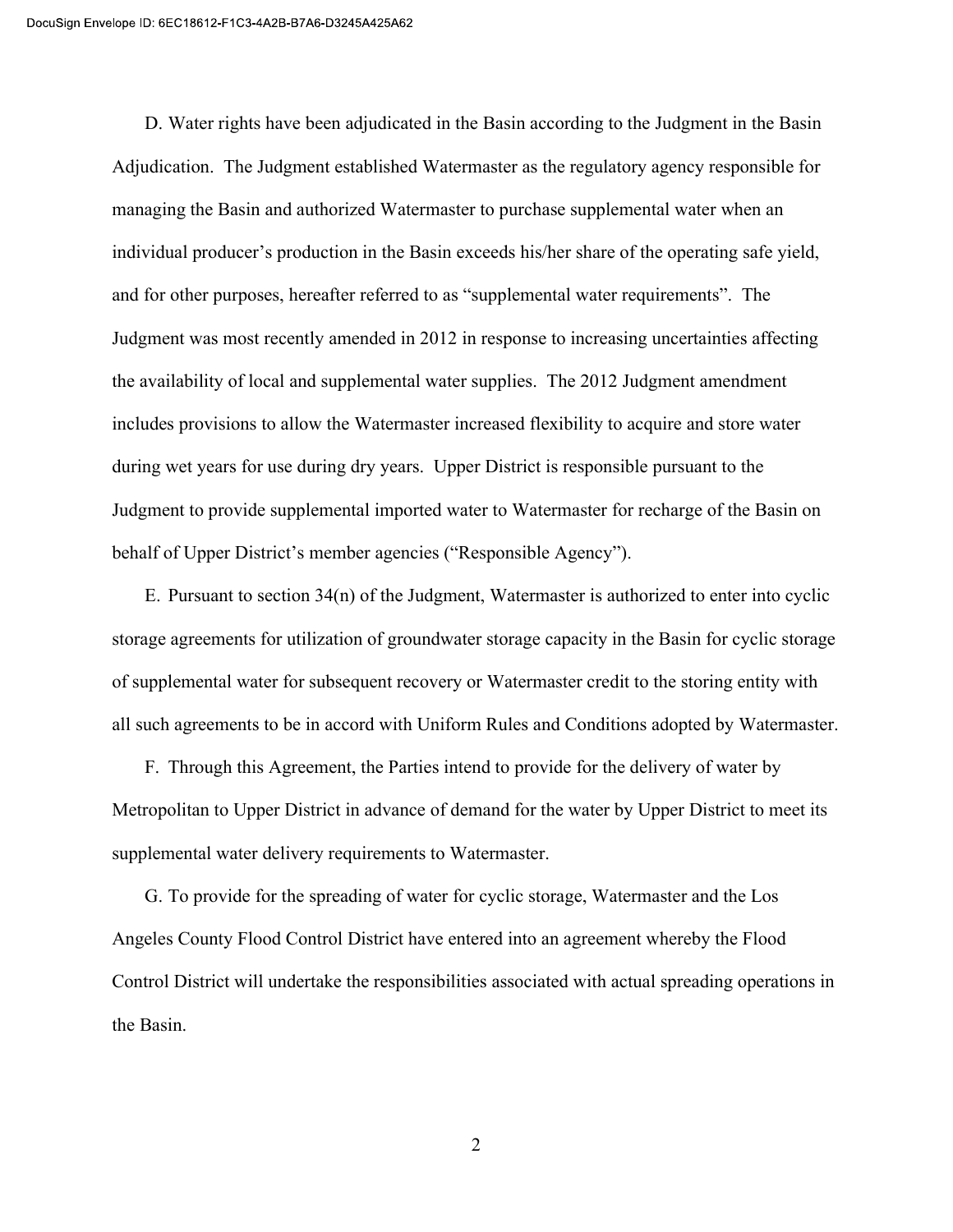H. The Parties are entering into this Agreement for the purpose of giving Metropolitan the right to use up to 200,000 acre-feet of space in the Basin pursuant to the terms of this Agreement. The Parties intend for this Agreement to terminate and replace their Cyclic Storage Agreement No. AO1637, entered into on July 1, 1985 and subsequently amended eleven times, with the eleventh amendment made as of August 1, 2019.

#### **COVENANTS**

In consideration of the above recitals, covenants, and agreements contained herein and other good and valuable consideration, the receipt and sufficiency of which are hereby acknowledged, IT IS AGREED:

#### 1. Definitions

The definitions contained in the Judgment as of the date of this Agreement, are hereby incorporated by this reference and made a part hereof.

#### 2. Priority of Agreement Within the Basin

Since Upper District is a Responsible Agency, as defined in the Judgment, and since Metropolitan is a supplier of supplemental water to Upper District and will be providing such water when available to enable Upper District to satisfy supplemental water requirements placed on Upper District by Watermaster, the rights granted under this Agreement shall have equivalent priority with rights granted Responsible Agencies under other Cyclic Storage Agreements entered into by Watermaster pursuant to its Uniform Rules and Conditions of Cyclic Storage Agreements.

#### 3. Storage of Metropolitan Water

Upper District hereby agrees to enter into a cyclic storage arrangement with Metropolitan through this Cyclic Storage Agreement and terminate their prior Cyclic Storage Agreement No.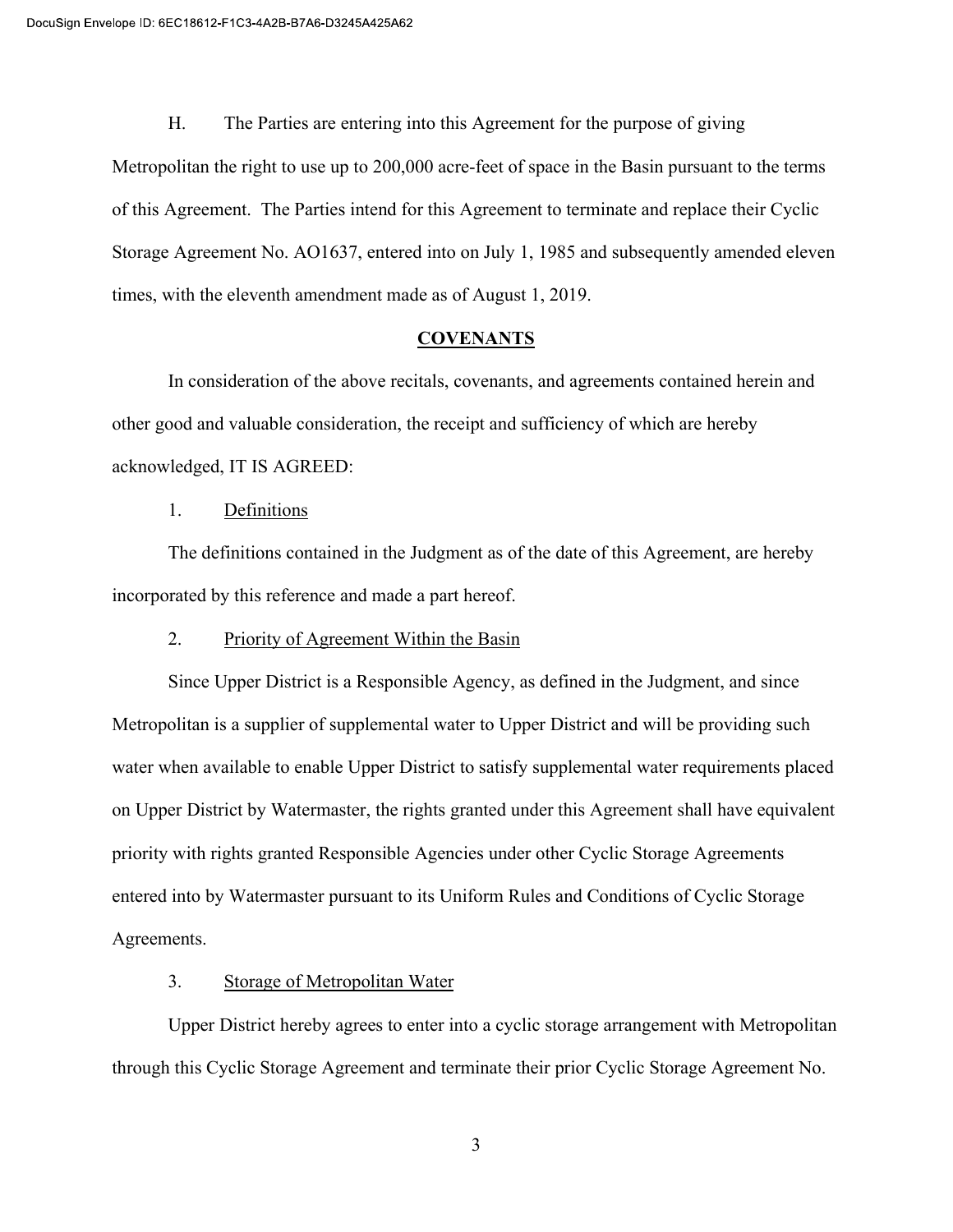AO1637. In order to manage its water resources, Metropolitan may store water with Upper District through the delivery of water in advance of Upper District's purchase of that water. Metropolitan may request that Upper District accept delivery of water for storage through direct spreading or injection, or through in-lieu means ("Metropolitan's Cyclic Storage"). Upper District may accept delivery of Metropolitan water through written confirmation to Metropolitan, for each delivery, that the water may be delivered to the Basin for future purchase by Upper District, in accordance with the terms of this Agreement.

The San Gabriel Exchange and Purchase Agreement executed between San Gabriel Valley Municipal Water District ("San Gabriel") and Metropolitan in September 2013, provides for a Metropolitan Cyclic Storage that may hold water delivered directly through Metropolitan's spreading connection or through sale or exchange between Metropolitan and San Gabriel. Watermaster agrees to transfer and to perform accounting for transfers from San Gabriel's cyclic storage account to Metropolitan's Cyclic Storage Account when Metropolitan and San Gabriel jointly make such request.

Watermaster agrees that Metropolitan's Cyclic Storage shall occupy space in the Basin pursuant to the Judgment. Watermaster agrees that Metropolitan's Cyclic Storage shall be credited to Metropolitan and shall occupy up to 200,000 acre-feet of space until such time as purchased from Metropolitan by Upper District to meet its supplemental water requirements to Watermaster. Upon purchase of the water by Upper District, that water shall be credited to the supplemental water requirements of Upper District in accordance with the Judgment.

All water stored in Metropolitan's account pursuant to this Agreement shall be: (i) spread by the Los Angeles County Flood Control District in accordance with its agreement with Watermaster; (ii) transferred by Watermaster from the San Gabriel cyclic storage account upon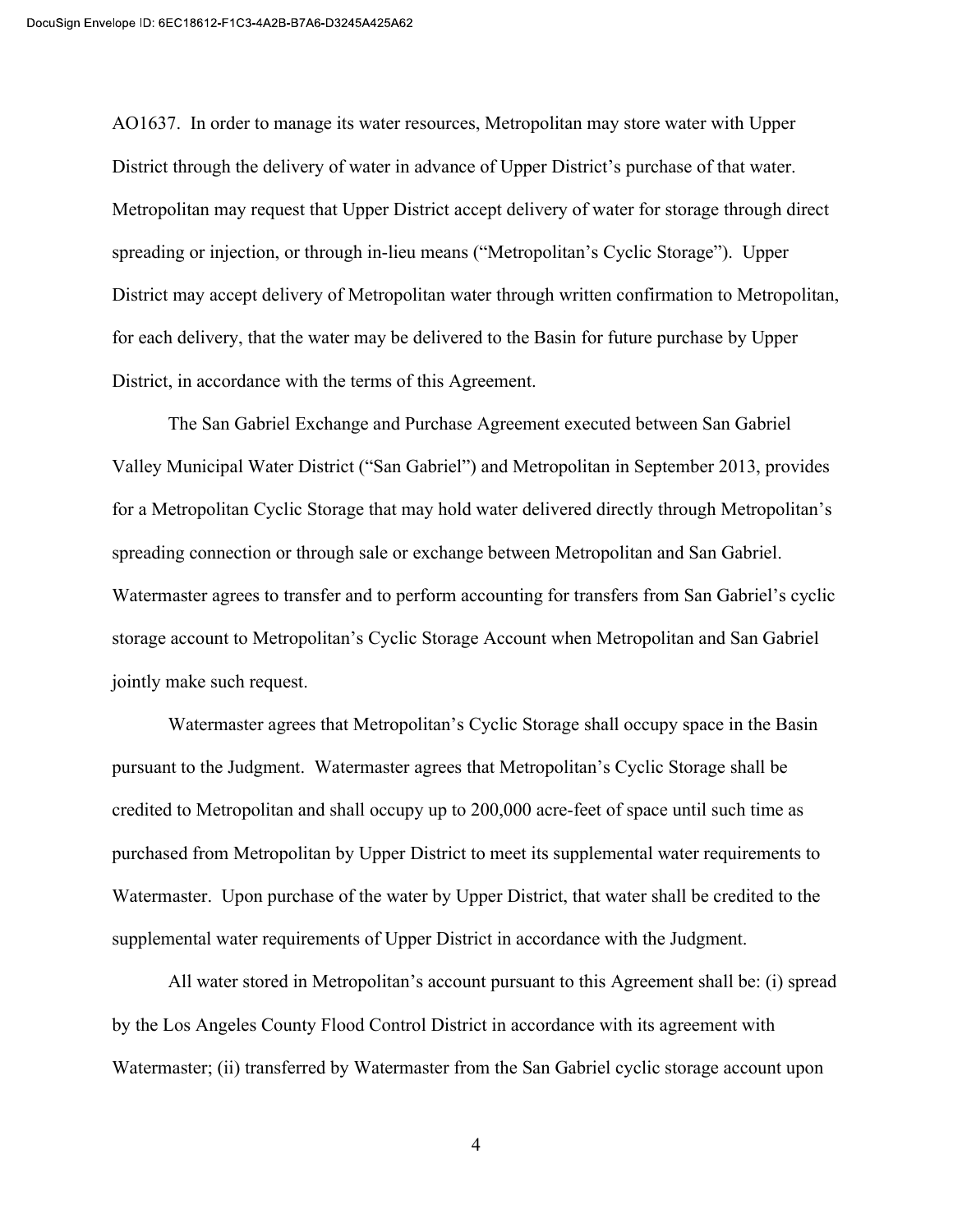request by San Gabriel and Metropolitan; (iii) or pursuant to other arrangements approved by Watermaster. The time, place, and amount of such spreading within the Basin shall be approved in advance by Watermaster. Notwithstanding any other provisions of this Agreement, Watermaster reserves the right to order the cessation or reduction in delivery rate of water being spread for cyclic storage if, in its judgment, Watermaster determines:

a) That water previously authorized to be stored under this Agreement would cause the elevation of the groundwater in the Basin to adversely affect the Basin's highest utilitarian operation; or

b) That such cessation or reduction in delivery rate is necessary to prorate the cyclic storage rights of all Responsible Agencies in the Basin; or

c) That the spreading of supplemental water would be jeopardized by the continued spreading of water for cyclic storage when considering the necessity to protect the elevation of the Baldwin Park Key Well or to protect basin water quality.

During periods of delivery, Metropolitan shall issue a monthly report to Upper District and to Watermaster indicating the amount of water which Metropolitan has delivered and caused to be spread hereunder for storage in Metropolitan's account. Such report shall be subject to Watermaster's verification.

#### 4. Delivery, Amount, and Ownership of Stored Water

The amount of water to be stored in the Basin for Metropolitan under this Agreement shall not exceed 200,000 acre-feet at any point in time. Prior to each delivery of water by Metropolitan into the Cyclic Storage Account, the Parties shall mutually agree to: (1) the amount, location, and timing of actual water delivered pursuant to this Cyclic Storage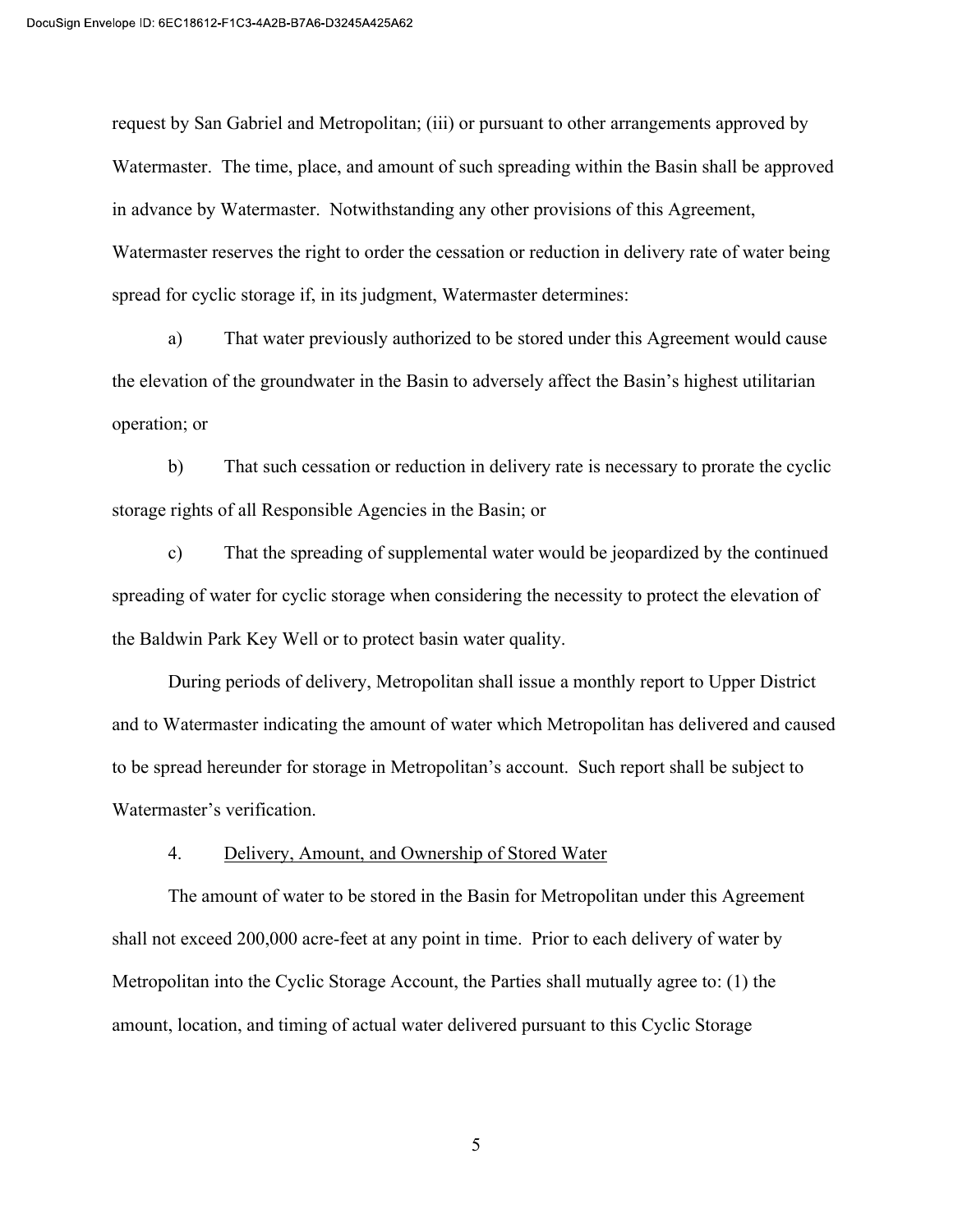Agreement; and (2) a schedule by which Upper District shall purchase the stored water. Any amendment to the delivery schedule shall require mutual written agreement.

Until such time as Upper District purchases the stored water in accordance with Section 8, the water shall be accounted for in the Cyclic Storage Account, pursuant to Section 5.

#### 5. Cyclic Storage Account

 Watermaster agrees to perform accounting of spreading and transfer deliveries and purchases pursuant to this Agreement (the "Cyclic Storage Account", or "Account") and to report all spreading and extraction activities in compliance with the Judgment. Upper District will account for all spreading and transfer deliveries in and out of the Cyclic Storage Account and will maintain a record of the balance of water in the Cyclic Storage Account. The Parties to this Agreement will confirm accounting of transactions and balance at the end of each fiscal year for inclusion in the Watermaster Annual Report.

#### 6. Delivery from the Cyclic Storage Account

Metropolitan shall deliver water to Upper District from the Cyclic Storage Account in accordance with the purchase schedule agreed to by the parties pursuant to Section 4. Metropolitan will bill Upper District for the water at the time of such deliveries in accordance with Section 8. In the event Upper District does not meet its purchase obligation in accordance with Sections 4 or 8, Metropolitan retains the prerogative to meet regular untreated water demands by Upper District either from water stored in its Cyclic Storage Account or from water in its distribution system. Metropolitan need not provide advance notice to Upper District when it exercises its prerogative under this Section.

#### 7. Loss of Water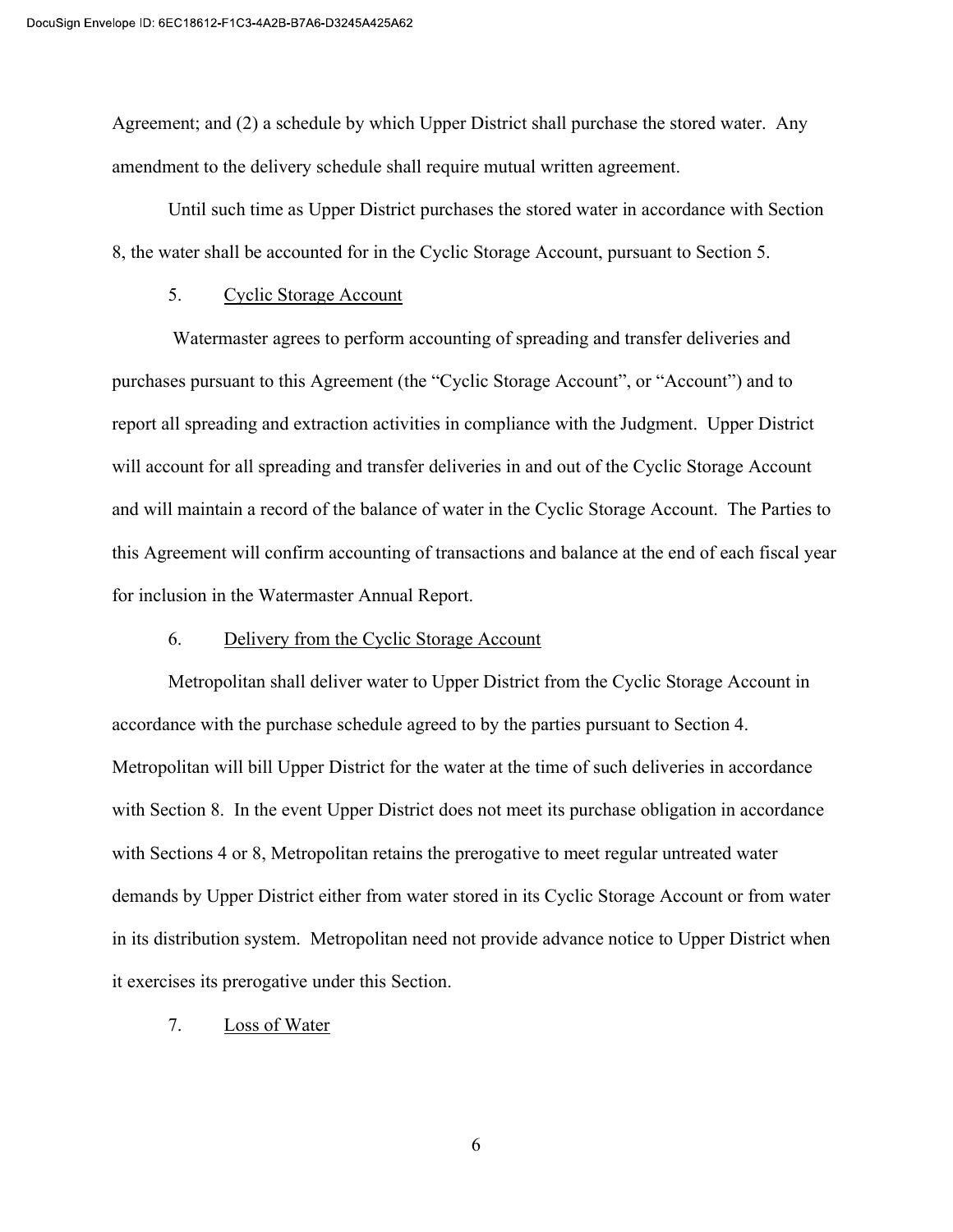There shall be no losses assigned to Metropolitan's Cyclic Storage account as a result of the delivery process into the account. Water delivered into this Cyclic Storage Account shall be fully credited to Metropolitan's Account. Losses may be assigned to Metropolitan's Cyclic Storage Account only for water stored in the account after delivery. Watermaster may determine and assign losses in water stored in Metropolitan's Account in the Basin, assuming that cyclicstored water floats on top of the groundwater supplies. Such losses shall be determined by accounting for all losses of natural water which would have replenished the Basin had water not been in cyclic storage, and Watermaster shall apportion such losses among all storing entities pursuant to and in accordance with Watermaster's Uniform Rules and Conditions governing cyclic storage by Responsible Agencies.

#### 8. Obligation for Purchase and Payment

Upper District agrees to purchase water from Metropolitan's Cyclic Storage Account in accordance with Sections 4 and 6 of this Agreement, but no later than the termination of this Agreement. Upper District shall be billed by and pay Metropolitan in accordance with the billing and payment provisions in Metropolitan's Administrative Code, as amended over time. The purchase of water from Metropolitan's Cyclic Storage Account shall be equivalent to the sale and delivery of water for purposes of applying the provisions of Metropolitan's Administrative Code. Payments to Metropolitan for such sale of water from its Cyclic Storage Account shall be calculated using Metropolitan's rate for full service untreated water in effect at the time of the sale of water to Upper District. The sale of water from Metropolitan's Cyclic Storage Account to Upper District shall be included in the calculation of the Upper District's Ten-Year Rolling Sales Average for purposes of Metropolitan's Readiness-to-Serve Charge at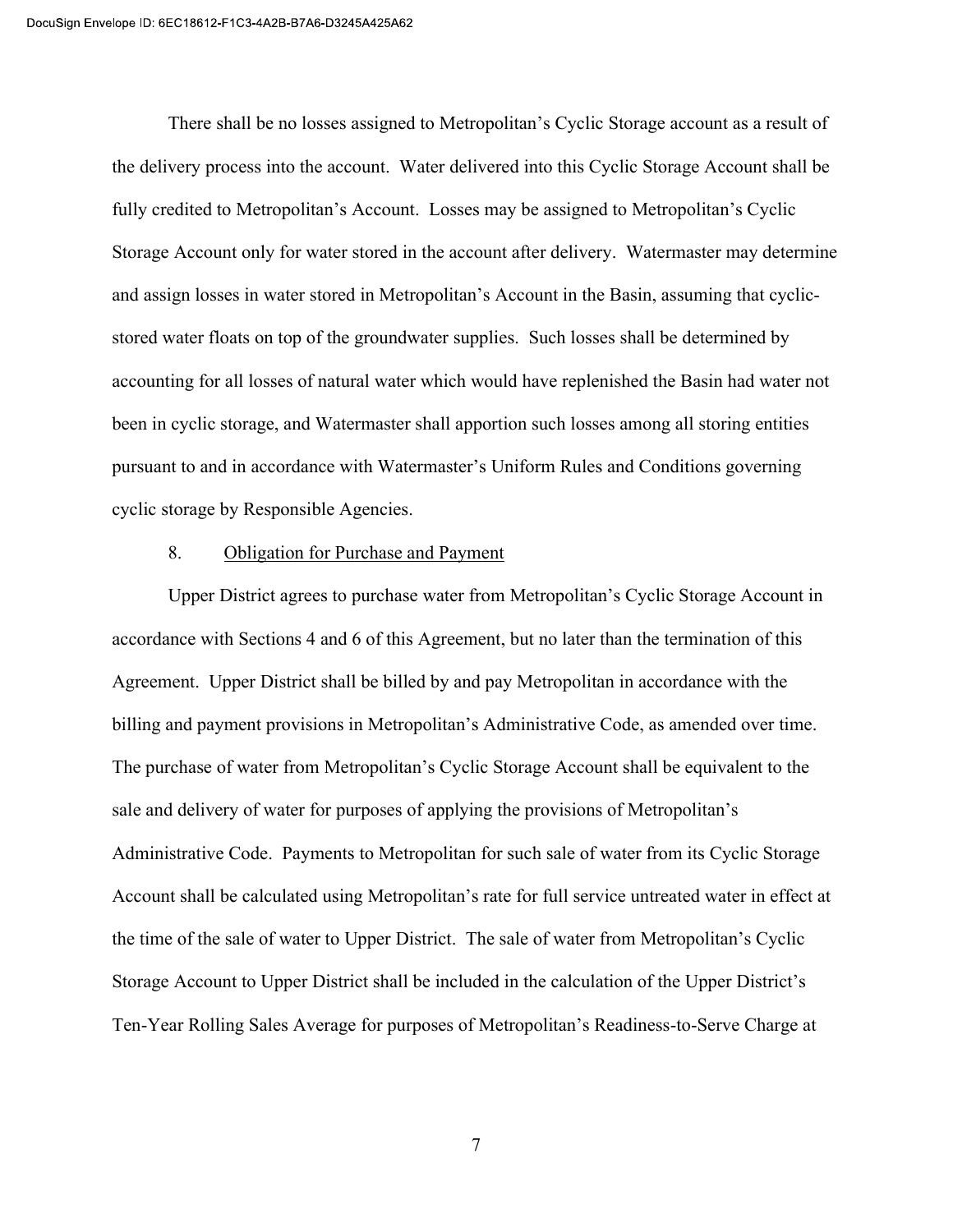the time stored water is sold to Upper District. The Metropolitan Capacity Charge shall not apply to cyclic water sales because Metropolitan shall deliver water for storage at its discretion.

#### 9. Rent or Offset Credit

Unless otherwise separately agreed in writing for any specific delivery, it is hereby agreed that there shall be no charge, rent assessment, or expense incurred by Metropolitan by reason of the use of the Basin allowed hereunder, nor is there any credit or offset for the benefits thereof, nor shall there be any charge to Metropolitan for the use of physical facilities including service connections, flood control channels, spreading basins or hydrologic services utilized in connection with the use of the Basin allowed herein.

#### 10. Indemnity Clause

Neither Metropolitan nor any of its officers, agents, or employees shall be liable for the control, carriage, handling, use, disposal, or distribution of water supplied or delivered by Metropolitan to Upper District after such water has been delivered to Upper District; nor for claim of damage of any nature whatsoever, including but not limited to property damage, personal injury or death, arising out of or connected with the control, carriage, handling, use, disposal, or distribution of such water beyond the point of such delivery; and Upper District shall indemnify and hold harmless Metropolitan and its officers, agents, and employees from any such damages or claims of damages, and shall reimburse Metropolitan for costs of repair of Metropolitan's facilities and other damages resulting from the operations of Upper District or the Watermaster. Neither Upper District nor any of its officers, agents, or employees shall be liable for the control, carriage, handling, use, disposal, or distribution of water prior to such water being delivered to Upper District; nor for claim of damage of any nature whatsoever, including but not limited to property damage, personal injury or death, arising out of or connected with the control, carriage, handling,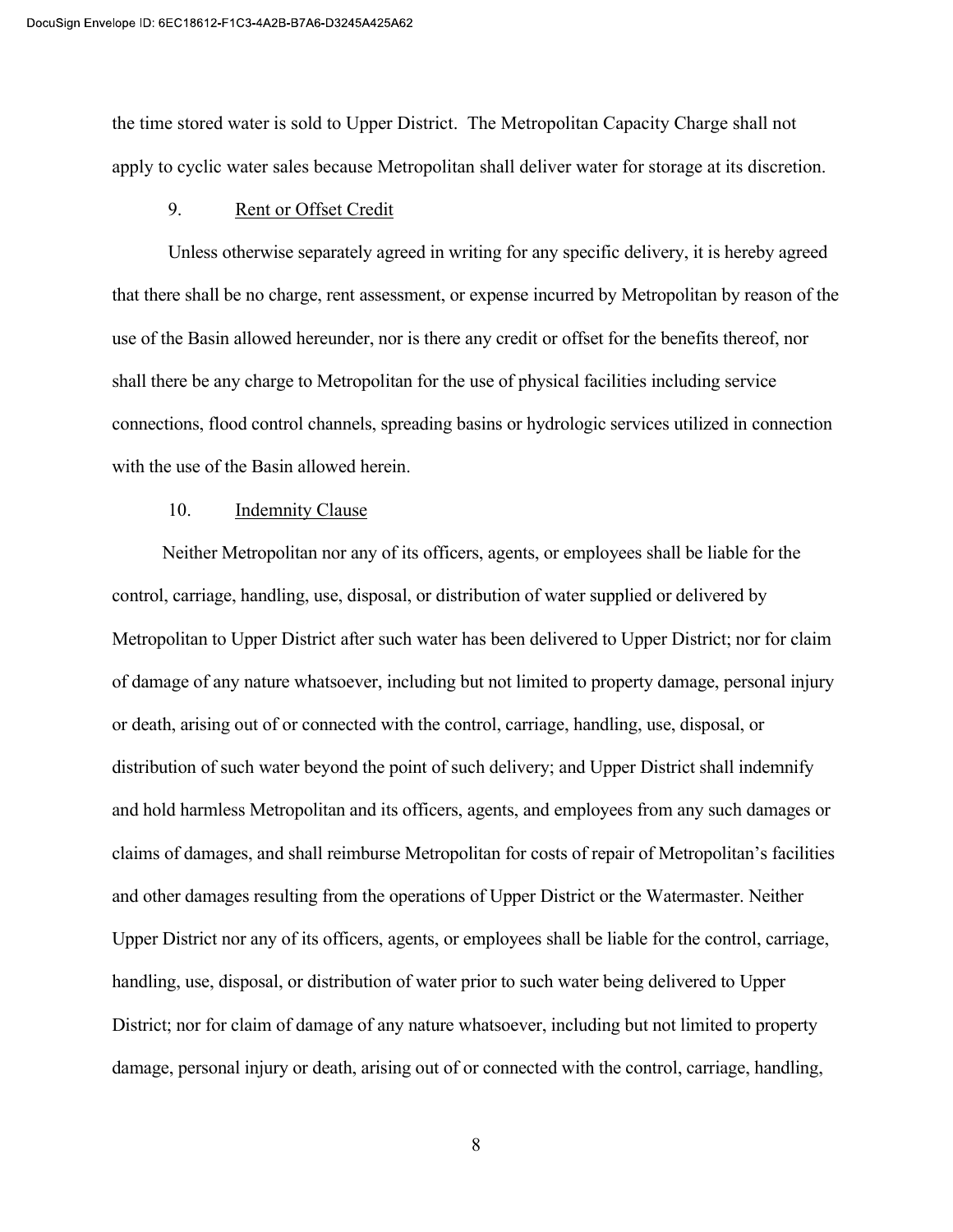use, disposal, or distribution of such water prior to its delivery to Upper District, excepting, however, claims by Metropolitan for costs of repair to Metropolitan's facilities and other damages resulting from the operations of Upper District or the Watermaster; and Metropolitan shall indemnify and hold harmless Upper District and its officers, agents, and employees from any such damages or claims of damages, except claims by Metropolitan for costs of repair of Metropolitan's facilities and other damages resulting from the operations of Upper District or the Watermaster.

## 11. Term

The term of this Agreement shall commence on the date and year listed at the beginning of the Agreement and shall terminate ten (10) years thereafter. An extension of this term can be made upon mutual written agreement of the Parties. Watermaster shall report its intention to consider an extension of this Agreement in its minutes of a meeting held prior to its meeting when any such extension shall be acted upon.

#### 12. Termination

In the event of a material breach hereunder, any party hereto may terminate this Agreement upon thirty (30) days' written notice to the other Parties hereto. Metropolitan may require amendment of this Agreement, or its termination, upon sixty (60) days' written notice if its Administrative Code is amended to change (i) the manner in which Metropolitan sets its water rates and charges for the sale and delivery of water (the rate structure), (ii) designations of classes of water service, or (iii) conditions of water service, in a manner which requires amendment of this Agreement. In the event this Agreement must be so amended, it shall be amended to provide water rates and charges applicable to water service for untreated water applicable to all of Metropolitan's member public agencies, except for any charge specifically set to recover costs incurred to meet peak distribution demands. In the event such an amendment to this Agreement cannot be obtained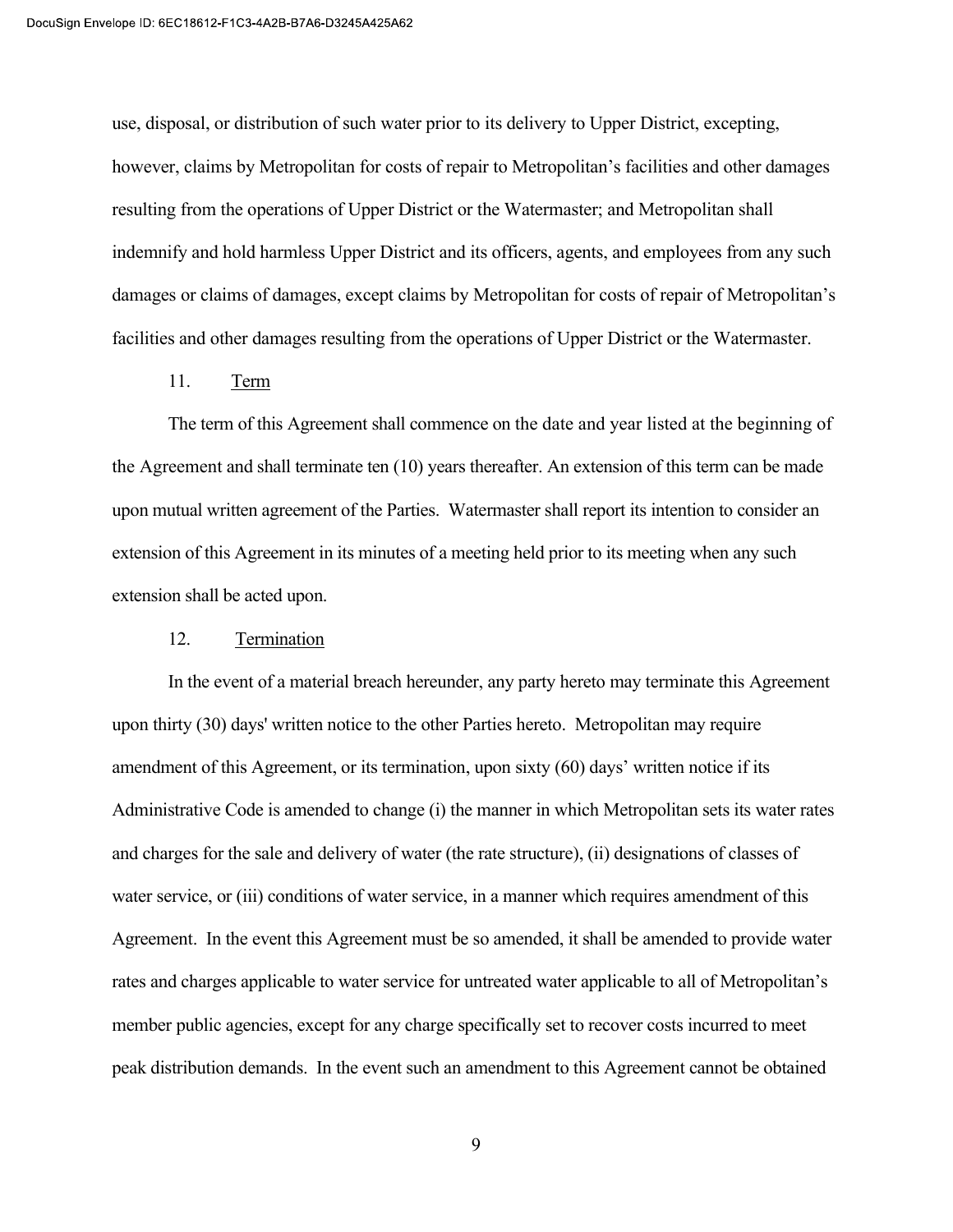from any Party, this Agreement may be terminated by Metropolitan upon sixty (60) days' written notice to the other Parties hereto.

In the event of termination with less than one-year notice, the Agreement shall continue for one year only for purposes of implementing deliveries from the San Gabriel Exchange and Purchase Agreement, Watermaster shall provide one-year notice of intent not to extend or to terminate this Agreement.

#### 13. Purchase of Water After Termination

Upon notice of termination, Upper District is obligated to purchase all water remaining in the Metropolitan Cyclic Storage Account within 90 days. During this period, all untreated water demands from Upper District to Metropolitan will be met with Metropolitan's Cyclic Storage. Until the Cyclic Storage Account is depleted, Upper District shall not obtain water from sources other than Metropolitan with the exception of local resource projects developed to offset imported water requirements.

#### 14. Notices

Any notice required hereunder may be given by mail, postage prepaid, addressed as follows:

| To: | Upper San Gabriel Valley Municipal Water District |
|-----|---------------------------------------------------|
|     | 602 E. Huntington Drive, Suite B                  |
|     | Monrovia, CA 91016                                |
|     | Attention: Tom A. Love, General Manager           |

- To: Metropolitan Water District 700 N. Alameda Street Los Angeles, CA 90012 Attention: Deven Upadhyay, Chief Operating Officer
- To: Main San Gabriel Basin Watermaster 725 N. Azusa Avenue Azusa, CA 91702 Attention: Anthony Zampiello, Executive Officer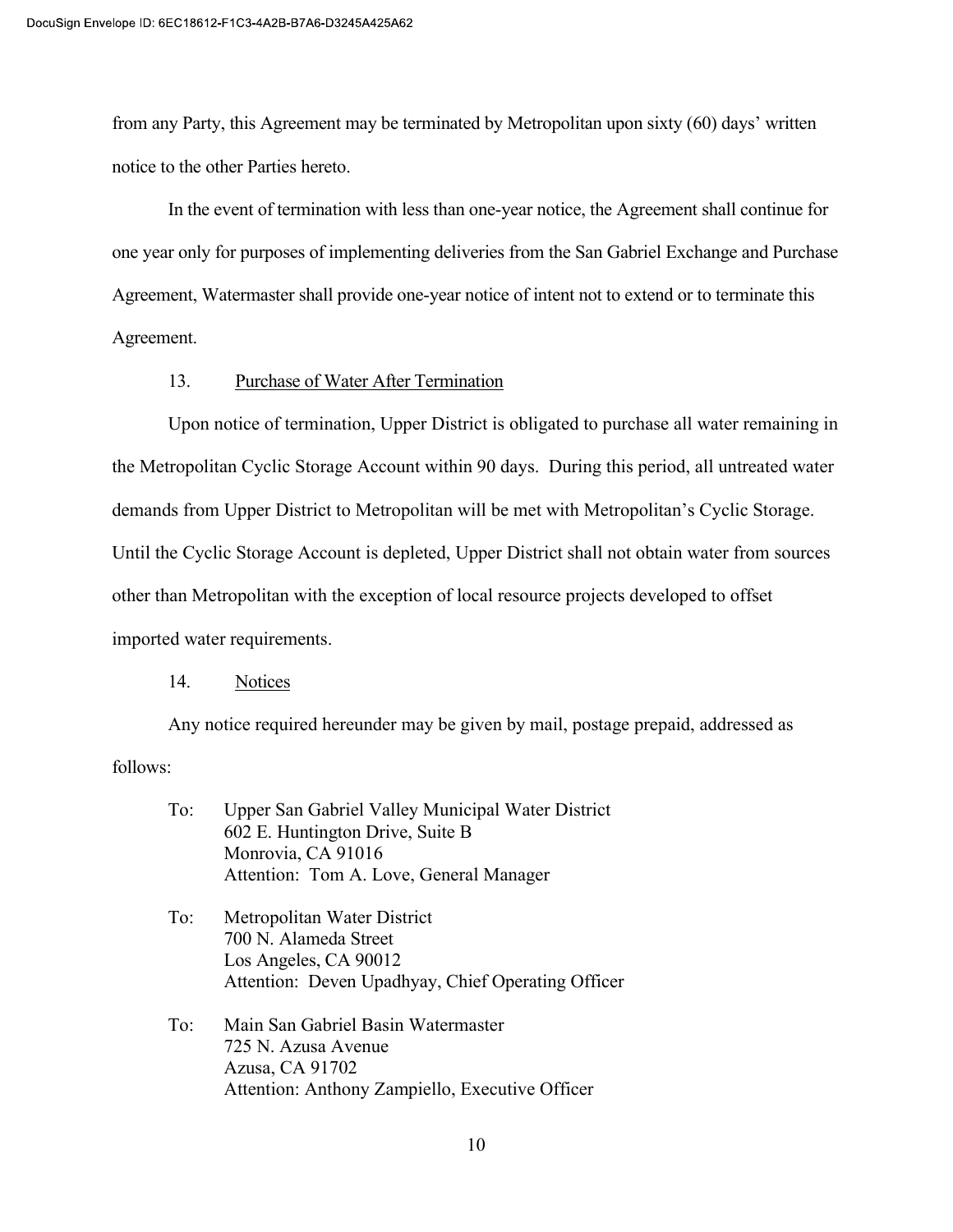## 15. Interpretation

The Parties have developed this Agreement jointly and in consultation with their respective legal counsel. No ambiguity shall be resolved against any Party on the premise that it or its attorneys were responsible for drafting this Agreement or any of its terms.

# 16. Governing Law

This Agreement shall be construed in accordance with and be governed by the laws of the State of California.

# 17. Counterparts

This Agreement may be executed in counterparts, and signatures transmitted via facsimile or electronic mail shall be deemed to be originals.

# 18. No Third Party Rights

This Agreement does not create any rights enforceable by any person or entity that is not a Party to this Agreement.

# 19. Authority

The Parties represent that the persons executing this Agreement on their behalf are authorized to do so.

# 20. Assignment

No Party shall assign its rights under this Agreement without the prior written consent of the other Parties, which consent shall not be unreasonably withheld or delayed.